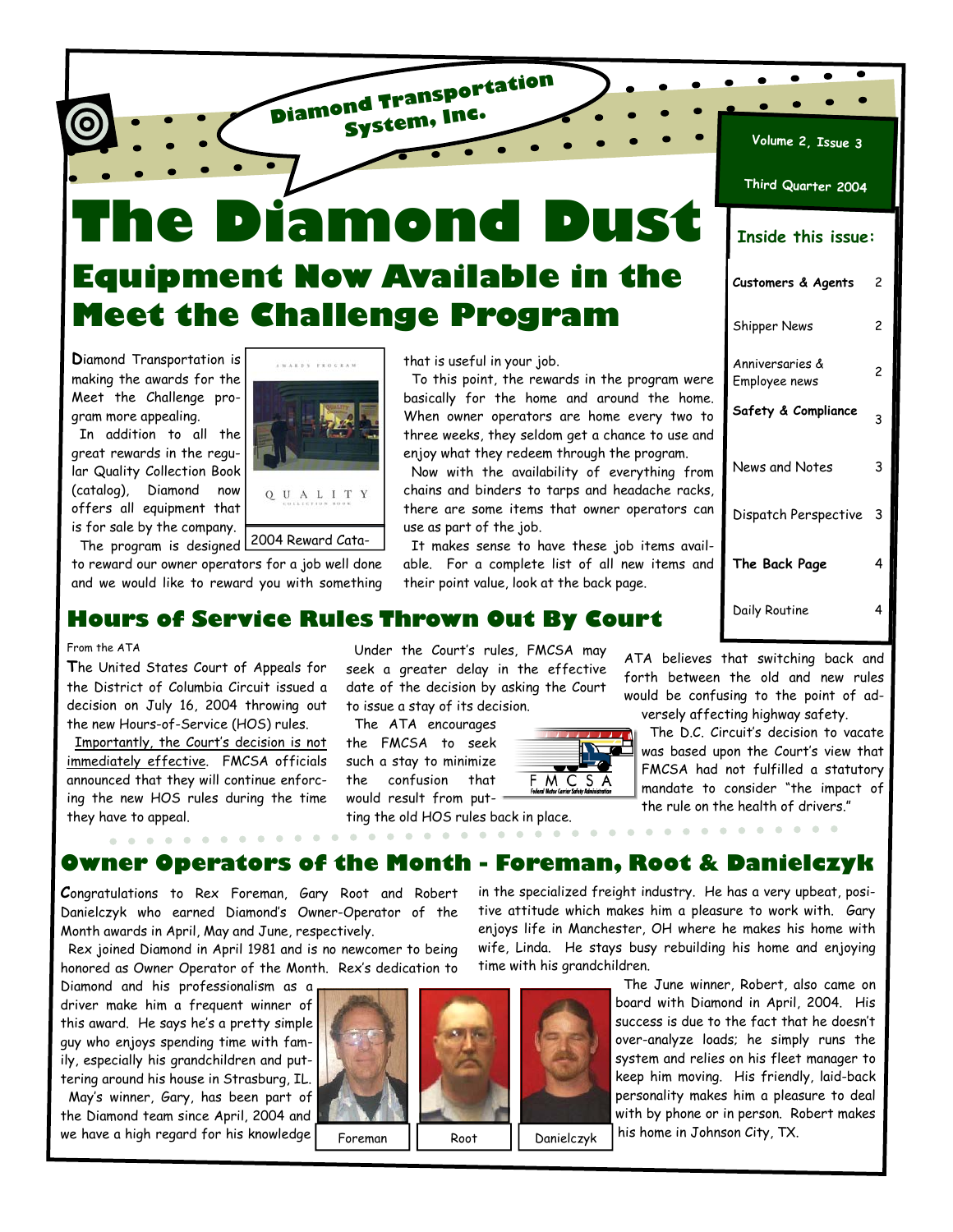# **Shipper News: Beating, Not Just Meeting, Customer Demand CUSTOMERS AND AGENTS**

 The benefit to Diamond, by meeting those standards, is being held at a higher standard by the customer—which allows for the opportunity to obtain additional

> Failure to meet those schedules will result in traffic being taken away. So when you hear that a shipment needs to be picked up or delivered by a

money for rush shipments).

traffic.

**O**ver the years we've all heard shippers and customers tell us that a load has to be there at a specific time and when the delivery is made the consignee is surprised the load has arrived so soon.

 To the driver, frustration "...*remember that*  sets in as he/she thinks that we were just pushing *company and our*  them or forcing them to *reputation is based on*  take a load.

 In reality, customers have *needs of the customer*" set forth delivery stan-

dards for shipments. They expect us to make delivery within a specified number of days whether the shipment is a rush shipment or not. (We try to get extra

*Diamond is a service meeting the service* 

specified date, there is a good reason.

 We all need to remember that Diamond is a service company and our reputation is based on meeting the service needs of the

customer. If we all do our job we will continue to see growth.

### **INCREASED VOLUME WITH PLANT CLOSING**

With summer finally in full swing our customers don't appear to be doing what we have seen in the past years—they are continuing to produce and ship, which provides us a great opportunity.

 We are seeing high volumes coming out of the Quad Cities and it should continue throughout the balance of the year.

 Even though CNH will be shutting down the facility in E. Moline, IL we have positioned ourselves with Deere & Company to assure continued growth in this area. -Paul Martinson, President

# **Employee News & Anniversaries**

**D**iamond Transportation would like to congratulate all of our employees and owner operators for another year of service. We appreciate all the hard work that everyone puts in.

 Diamond would also like to thank two dedicated employees who have retired from the company in the past few months, Lee Reynolds and Esther Janikowski.

 Lee was with Diamond for 14 and 1/2 years and had a number of different positions. Lee spent time as a dispatcher, a freight coordinator and as the operations manager. Lee is moving with family to southern Illinois and we wish him the best of luck and good health.

 Esther retired 13 days short of her 15th anniversary with Diamond this past April. Esther began at Diamond as a data entry clerk and finished up as our filing clerk for billing and accounts payable. We also wish Esther much luck and good health.

#### **New Owner Operators**

- Terry Bielser
- Greg Bridges
- Royce Brower
- Jeff Elliott ● Gary Root
- Frank Hinchliffe
- Dan Jessmer
- Robert Jones
- Jeff Keller
- Robert Manthe
- Myron Mathison

## **Owner Operator Anniversaries**

- Larry Akers-7 yrs. September
- Chuck & Bonnie Burton-11 yrs. July
- Dennis Egeness—3 yrs. August
- Brian Garbes—3 yrs. July
- Steve Johnson—1 yr. September
- Charlie North-3 yrs. August
- Paul Schneider-5 yrs. July
- Casey Skillingstad—7 yrs. September
- Glenn Virden-3 yrs. July
- Mike White-13 yrs. August

## **TOP-FIVE AGENTS APRIL—JUNE**

- 1. Frank Lantrip
- 2. Brenda Suttles
- 3. Dale White & Larry Meek
- 4. Darlene Hempel
- 5. Debbie Murphy

**D**iamond congratulates our top producers and thanks all of our agents for a job well done! Agents are a key to our success and we would like to expand our agent traffic whenever possible.

#### **Employee Anniversaries**

- Rebecca Beck-18 yrs. July
- Anita Kandl-5 yrs. July
- Chad Thur-1 yr. July
- Debbie Petkus—2 yrs. August
- Jeff Schimanski—1 yr. August
- David McGuire—1 yr. August
- Liz Bruns—3 yrs. September
- Tim Wolf—3 yrs. September
- Arrilla Wray—2yrs. September



It's off to God's

- Fred & Melody **Streff** ● James Tynan
- 

● Ray Winker

● Roderick Simons

• Scott McCarthy ● James Moran ● Monte Newman

● Robert Vint ● Joseph Webb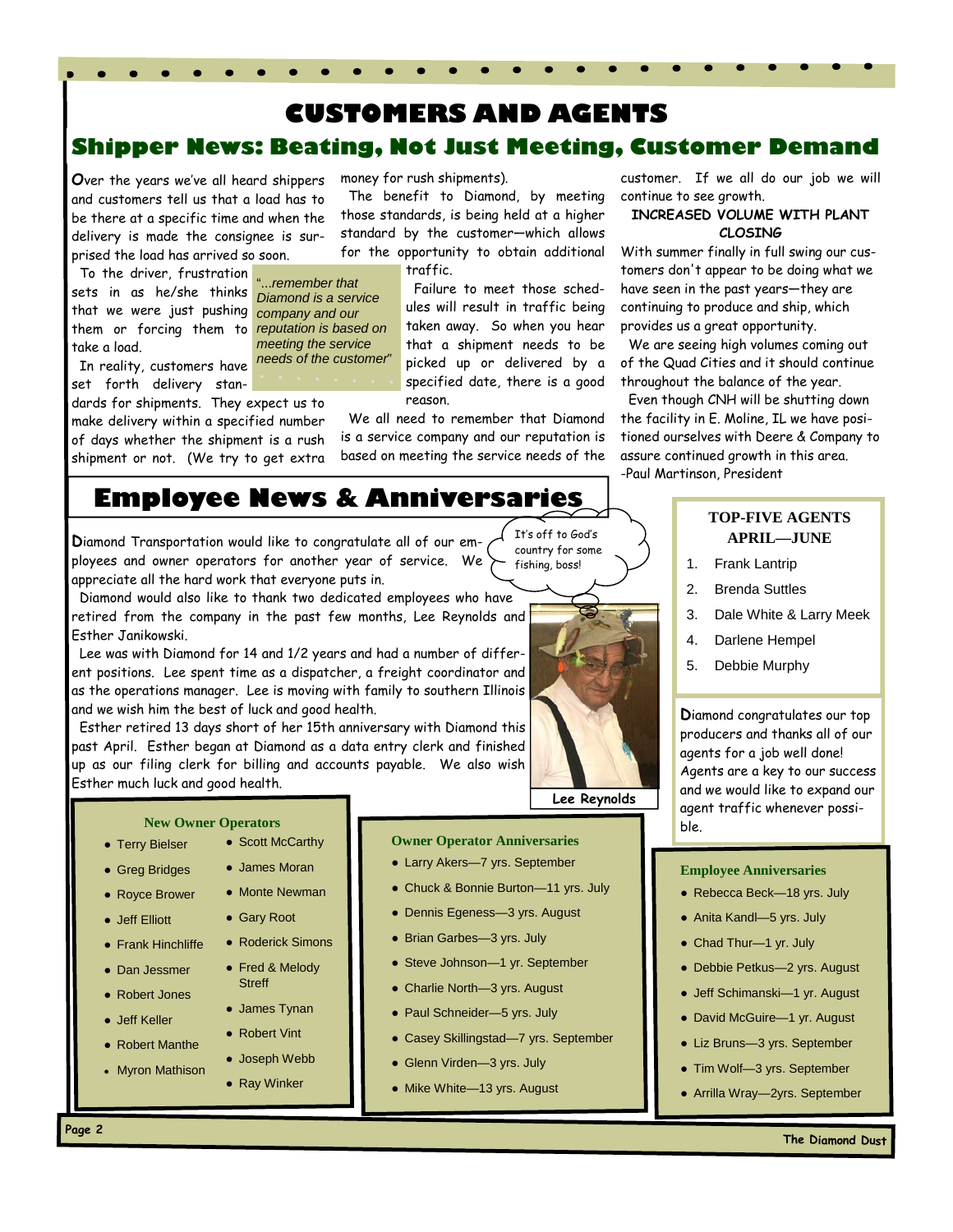# **SAFETY & COMPLIANCE**

## **STAY SAFE: Inspect It, Secure It and Check It!**

**T**here are three components that will help us eliminate cargo damage.

 Although it sounds easy, you would be surprised at the number of times issues

arise because we were not thorough in all three areas.

 In addition to accident free driving, inspect your load. You must inspect your load prior to signing the bills. If you sign for a load, then notice damage, you have put yourself and the company in a position to accept responsibility.

 Secure your load. Prior to backing under your load or moving your tractor if it is a live load, you must properly secure it. Please be aware of the working load limit of your chains. Example: 5/16 grade 70 is 4700 pounds per chain.

 You must also chain and strap your load in a manner which will not cause paint or structure damage. If you are transporting a vehicle with doors and windows, check to make sure they are shut and latched tightly. This has been a big problem. If you have any doubts as to how to properly secure your load, call your fleet manager.

 Check your load within the first 50 miles and then every time you stop check all tie down devices. They do become loose in transit and load shifting may occur which could jeopardize a claim free delivery. In addition, any component on the cargo that looks like it could become loose should be checked periodically.

 Specialized freight needs special attention. You take every precaution to stay accident free and you must also take every precaution to make sure your cargo is damage free.

Inspect it, Secure it, Check it.

-Pat McLeod, Vice President—Administrative Services

### **News and Notes**

**GUARD PERSONAL INFORMATION—**We had a situation where a driver received a call from someone who identified himself as a State Trooper. He claimed that a call came in stating that a piece of wood had fallen off our trailer and struck a car. He asked for SS#, license number etc. While this may be legitimate and it is natural to want to cooperate with authorities, we can all be caught off guard. So unless you are pulled over by the Police or DOT, do not give any personal information over the phone. You may tell them to contact our office and speak with Diane Dahse or Pat McLeod.

**SECURE BUCKETS/BLADES/FORKS ETC.—**Even though these accessories may be attached to the power unit, it is still DOT regulation that you secure them to the trailer. While some states my not enforce this rule, we are finding increasing numbers that are. Avoid a citation and a fine by chaining down all buckets, blades and etc.

**PERSONAL INJURIES—**Don't get caught thinking it can't happen to you because it can! The majority of on the job injuries happen while loading or unloading. We have more than our share of injuries occurring due to contractors slipping while working on their load or getting out of the truck. In fact over 50% involve slipping and/or falling from a load, trailer or cab. Almost 30% happen while securing your load. Looking at these figures, it appears that as a fleet we should be taking more necessary precautions to stay injury free. We will be sending out more information to help you avoid such accidents. In the meantime, please be aware they are happening and use extra caution whenever you are loading or unloading.

**SEPTEMBER IS INSPECTION MONTH—** The third and final inspection month of the year is around the corner. Please get a DOT inspection on your tractor and have it in the office between September 1 and 30. Don't wait until the last minute and



avoid a no dispatch status. Remember that our direct bill program with TA truckstops is in place. Stop at any TA shop for your inspection and Diamond will be billed direct by TA. You pay only a \$15 fee that is charged on your settlement.

# **THE DISPATCH PERSPECTIVE**

### **COMMUNICATION IS A TWO-WAY STREET**

In my short time as VP of Operations, I have been very vocal in expressing my desire to have the fleet managers open the lines of communication with their owner operators.

 But it is not only fleet managers that need to work on their communication skills, it is also the job of the owner operator.

 Communication is not simply one person talking to another and the other listening, it also involves a response and understanding.

 Ninety percent of all problems that arise within operations are caused by poor communication or misinformation. We must all do our best to prevent this.

Within operations, owner operators need to give information as much as the fleet managers.

 Fleet managers need to know the trailer number and type, your pickup and delivery times (and you must be accountable for making these times), any differences between the load information that was given to you and what is actually being loaded and any delay information.

 All of this information, given in a timely manner to your fleet manager can have a great affect on you. It can make a difference in detention, over-dimension and mileage charges and at the same time help us plan for your next move.

-Jon Coca, Vice President—Operations